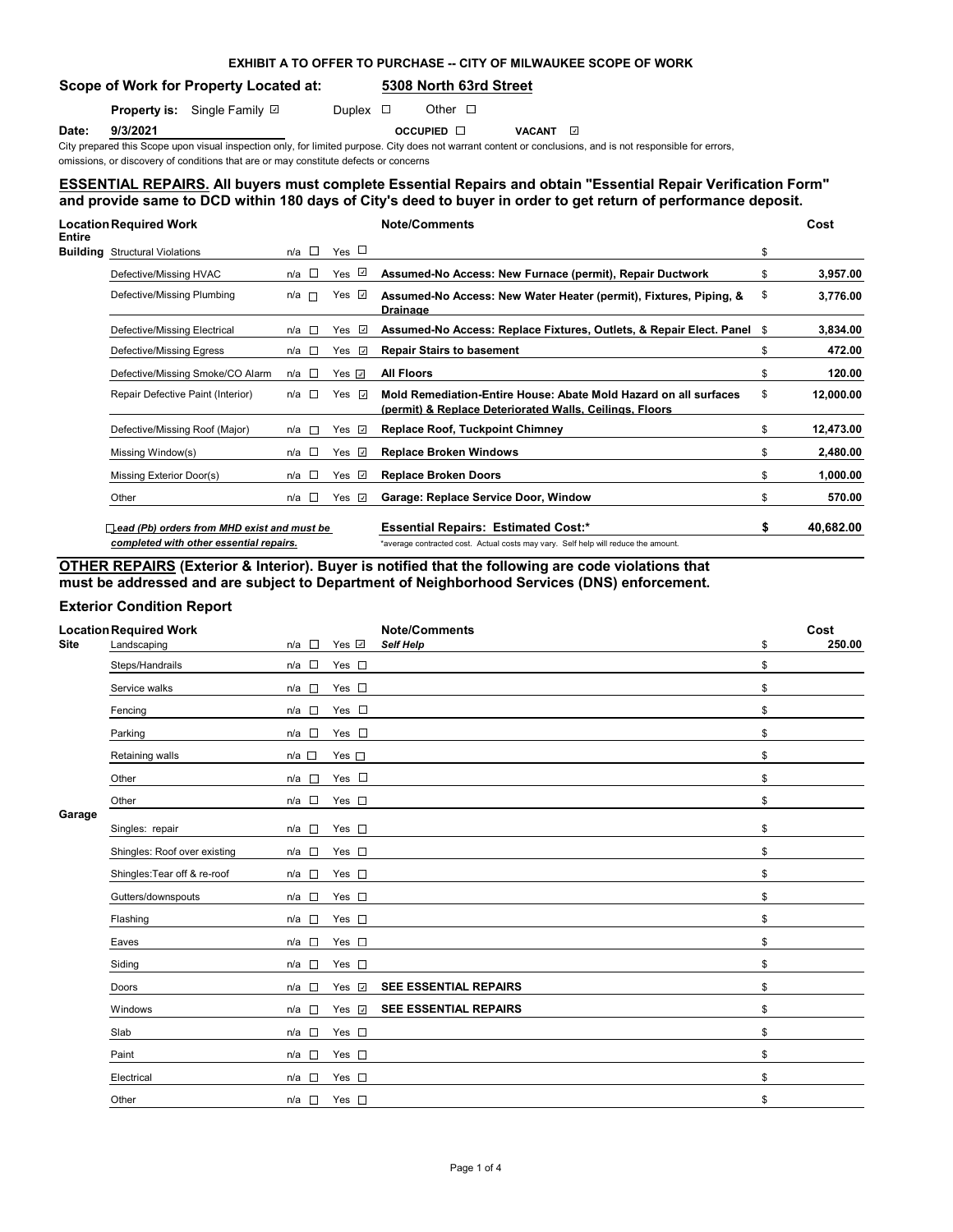## **Porches**

| PORCHES |                              |                                                                |    |
|---------|------------------------------|----------------------------------------------------------------|----|
|         | Roof                         | Yes $\square$<br>$n/a$ $\square$                               | \$ |
|         | Deck-upper                   | Yes $\square$<br>$n/a$ $\square$                               | \$ |
|         | Deck--lower                  | $n/a$ $\square$<br>Yes $\square$                               | \$ |
|         | Steps/handrails              | Yes $\square$<br>$n/a$ $\square$                               | \$ |
|         | Ceiling                      | $n/a$ $\square$<br>Yes $\square$                               | \$ |
|         | Guardrails                   | n/a<br>Yes $\square$                                           | \$ |
|         | Structural                   | $n/a$ $\square$<br>Yes $\square$                               | \$ |
|         | Paint                        | $\mathcal{L}_{\mathcal{A}}$<br>Yes $\square$<br>n/a            | \$ |
|         | Other                        | $n/a$ $\square$<br>Yes $\square$                               | \$ |
| House   | Chimney                      | Yes $\square$<br>$n/a$ $\square$                               | \$ |
|         | Shingles: repair             | $n/a$ $\square$<br>Yes $\square$                               | \$ |
|         | Shingles: Roof over existing | n/a<br>Yes $\square$                                           | \$ |
|         | Shingles: Tear off & re-roof | SEE ESSENTIAL REPAIRS<br>$n/a$ $\square$<br>Yes $\overline{v}$ | \$ |
|         | Gutters/downspouts           | $n/a$ $\square$<br>Yes $\square$                               | \$ |
|         | Flashing                     | $n/a$ $\square$<br>Yes $\square$                               | \$ |
|         | Eaves                        | $n/a$ $\square$<br>Yes $\square$                               | \$ |
|         | Siding                       | n/a<br>Yes $\square$                                           | \$ |
|         | Storm Doors                  | $n/a$ $\square$<br>Yes $\square$                               | \$ |
|         | Prime ("main") Doors         | Yes $\square$<br>$n/a$ $\square$                               | \$ |
|         | Storm Windows                | $\overline{a}$<br>Yes $\square$<br>n/a                         | \$ |
|         | Prime ("main") Windows       | Yes $\square$<br>$n/a$ $\square$                               | \$ |
|         | Paint                        | $n/a$ $\square$<br>Yes $\square$                               | \$ |
|         | Foundation                   | $n/a$ $\square$<br>Yes $\square$                               | \$ |
|         | Electrical                   | $\Box$<br>Yes $\square$<br>n/a                                 | \$ |
|         | Other                        | n/a<br>Yes $\square$                                           | \$ |
|         | Other                        | $\sim$<br>Yes $\square$<br>n/a                                 | \$ |
|         | Other                        | $n/a$ $\square$<br>Yes $\square$                               | \$ |
|         | Other                        | $n/a$ $\square$<br>Yes $\square$                               | \$ |
|         |                              |                                                                |    |

**Exterior: Estimated Cost:\* \$ 250.00**

\*average contracted cost. Actual costs may vary. Self help will reduce the amount.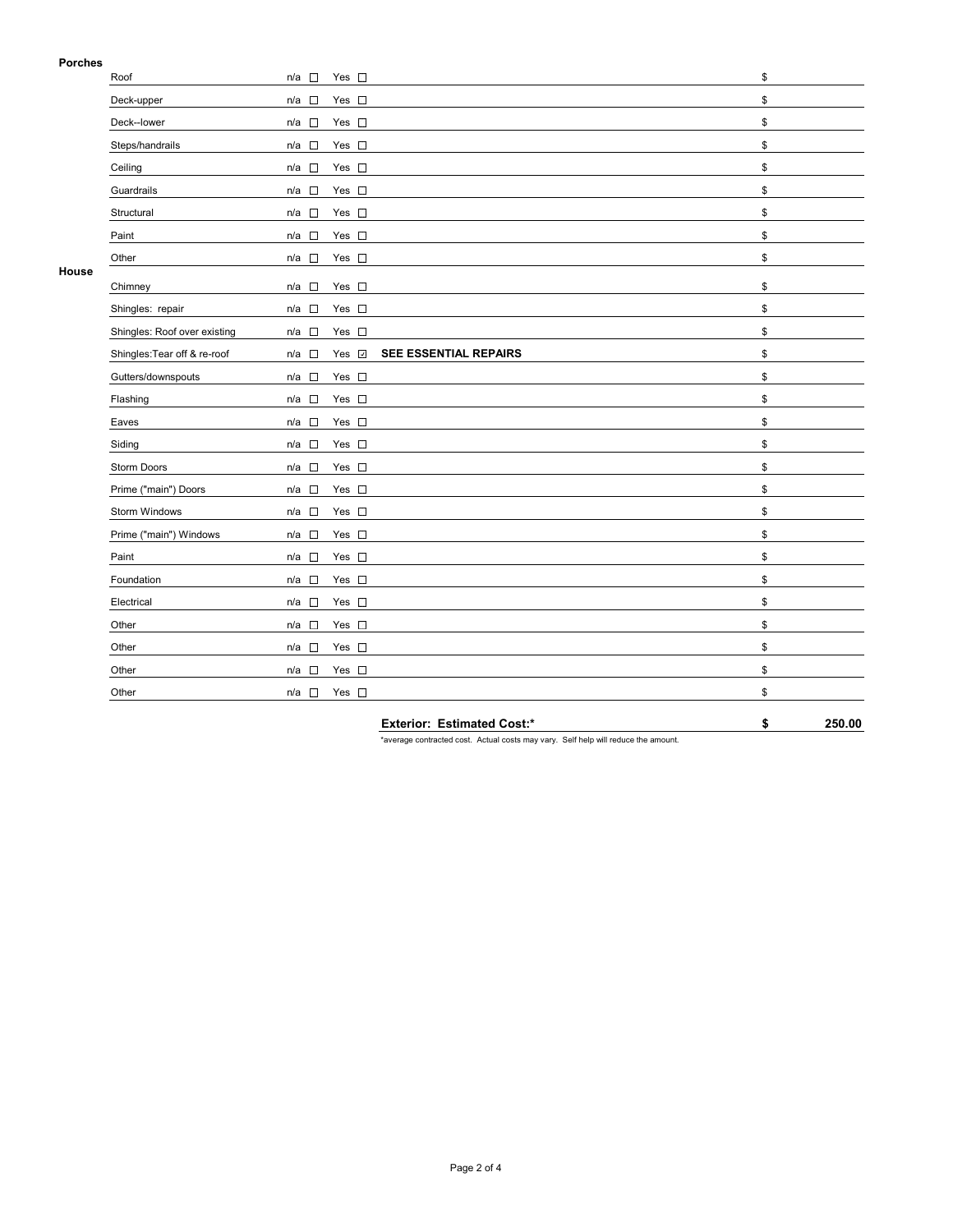## **Interior Condition Report**

**Unit:** Entire unit (single family)  $\Box$  **Lower unit of duplex** Upper unit of duplex **Definition** Other

#### **Mechanical Required Work Heating**

|                   | Repair/replace boiler               | $n/a$ $\square$                 | Yes $\square$   |                              | \$ |
|-------------------|-------------------------------------|---------------------------------|-----------------|------------------------------|----|
|                   | Repair radiation                    | $n/a$ $\square$                 | Yes $\square$   |                              | \$ |
|                   | Repair/replace furnace              | $\sim$<br>n/a                   | Yes<br>$\omega$ | <b>SEE ESSENTIAL REPAIRS</b> | \$ |
|                   | Repair ductwork                     | $\sim$<br>n/a                   | Yes <b>⊽</b>    | SEE ESSENTIAL REPAIRS        | \$ |
|                   | Replace thermostat                  | $n/a$ $\square$                 | Yes $\square$   |                              | \$ |
|                   | Repair/replace grilles              | $n/a$ $\square$                 | Yes $\square$   |                              | \$ |
|                   | Tune boiler/furn. insp ht exchanger | n/a □                           | Yes $\square$   |                              | \$ |
| <b>Electrical</b> | Repair/replace receptacles          | n/a $\square$                   | Yes $\sqrt{ }$  | <b>SEE ESSENTIAL REPAIRS</b> | \$ |
|                   | Repair/replace switches             | $n/a$ $\square$                 | Yes <b>v</b>    | SEE ESSENTIAL REPAIRS        | \$ |
|                   | Repair/replace fixtures             | n/a $\square$                   | Yes <b>☑</b>    | SEE ESSENTIAL REPAIRS        | \$ |
|                   | Install outlets and circuits        | $n/a$ $\square$                 | Yes $\square$   |                              | \$ |
|                   | Install outlets and circuits        | $n/a$ $\square$                 | Yes $\square$   |                              | \$ |
|                   | Install outlets and circuits        | $n/a$ $\square$                 | Yes $\square$   |                              | \$ |
|                   | Install outlets and circuits        | n/a □                           | Yes $\square$   |                              | \$ |
|                   | Upgrade service                     | n/a<br>$\overline{\phantom{a}}$ | Yes $\square$   |                              | \$ |
|                   | Other                               | $n/a$ $\square$                 | Yes $\square$   |                              | \$ |
|                   | Other                               | $n/a$ $\square$                 | Yes $\square$   |                              | \$ |
| Plumbing          | Repair/replace kitchen sink         | $n/a$ $\square$                 | Yes $\square$   |                              | \$ |
|                   | Repair/replace kitchen sink faucet  | $n/a$ $\square$                 | Yes <b>☑</b>    | <b>SEE ESSENTIAL REPAIRS</b> | \$ |
|                   | Repair/replace tub                  | $\sim 10$<br>n/a                | Yes<br>$\Box$   |                              | \$ |
|                   | Repair/replace tub faucet           | $n/a$ $\square$                 | Yes $\sqrt{2}$  | <b>SEE ESSENTIAL REPAIRS</b> | \$ |
|                   | Repair/replace toilet               | $n/a$ $\square$                 | Yes $\square$   |                              | \$ |
|                   | Repair/replace lavatory             | n/a<br>$\sim$                   | Yes $\square$   |                              | \$ |
|                   | Repair/replace lavatory faucet      | $n/a$ $\square$                 | Yes <b>☑</b>    | SEE ESSENTIAL REPAIRS        | \$ |
|                   | Repair/replace wash tub             | $n/a$ $\square$                 | Yes $\square$   |                              | \$ |
|                   | Repair/replace wash tub faucet      | n/a<br><b>D</b>                 | Yes $\square$   |                              | \$ |
|                   | Unclog piping:                      | $n/a$ $\square$                 | Yes $\square$   |                              | \$ |
|                   | Repair drain/waste/vent piping      | $n/a$ $\square$                 | Yes <b>☑</b>    | <b>SEE ESSENTIAL REPAIRS</b> | \$ |
|                   | Repair water piping                 | $n/a$ $\square$                 | Yes $\sqrt{ }$  | <b>SEE ESSENTIAL REPAIRS</b> | \$ |
|                   | Repair/replace water heater         | n/a □                           | Yes <b>☑</b>    | <b>SEE ESSENTIAL REPAIRS</b> | \$ |
|                   | Other                               | $\sim$<br>n/a                   | Yes $\square$   |                              | \$ |
|                   |                                     |                                 |                 |                              |    |